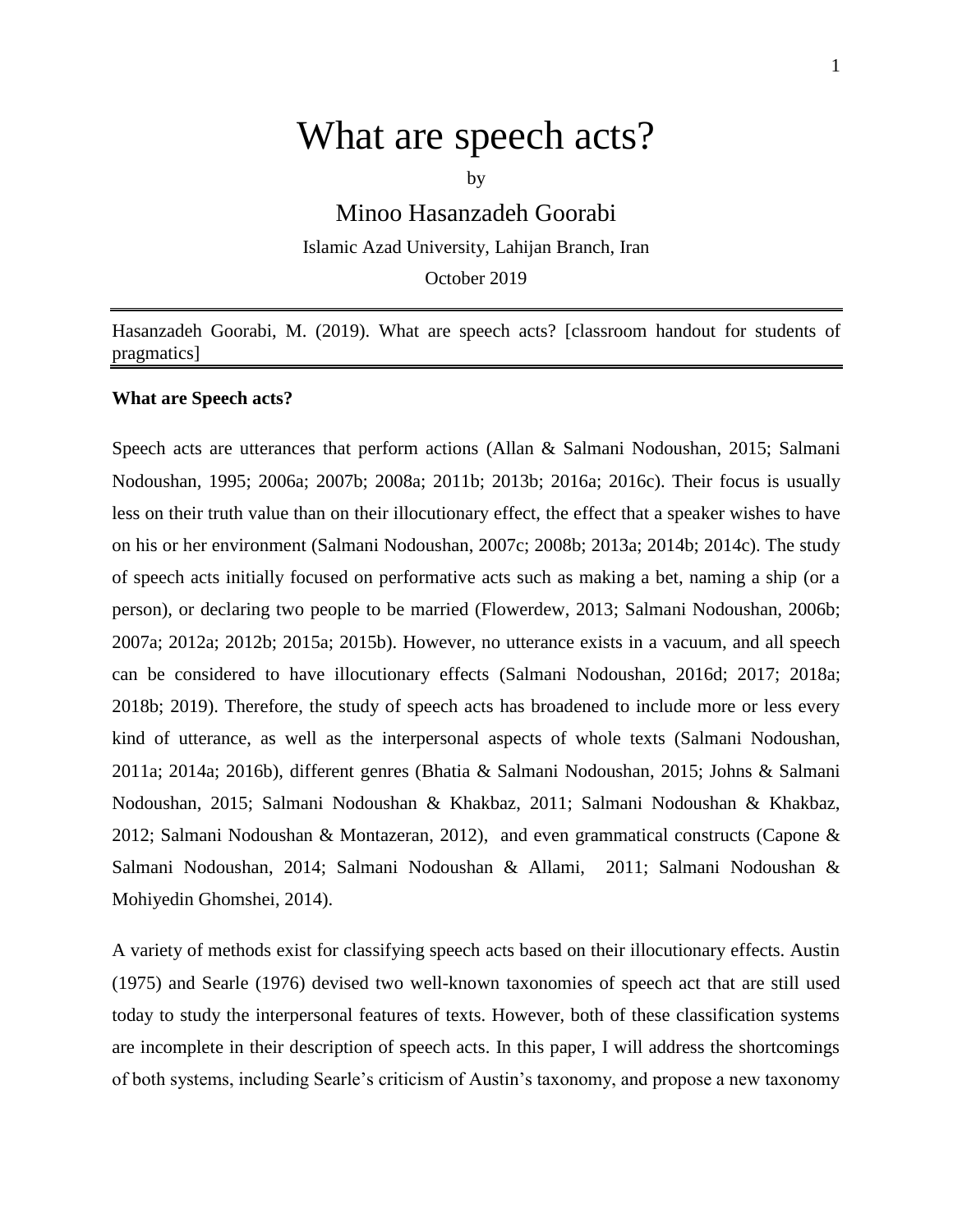based on Searle's that incorporates features of Brown's (1987) politeness theory and Culpeper et al.'s (2003) impoliteness theory in order to make more precise distinctions among classes of speech acts.

## **Taxonomies of Speech Acts**

### **2.1.1 Austin's Taxonomy**

Austin (1975) establishes five categories of speech act based on broad classes of illocutionary force. They are as follows. Verdictives are acts in which a verdict or appraisal is given, usually by someone in a position of power to give that appraisal. Exercitives involve the exercise "of powers, rights, or influence." Austin's examples of exercitives include "appointing…urging… warning, &c." Commissives commit the speaker to an action or intention; they include promises as well as mental commitments like taking one side of an argument (Austin, 1975).

The last two of Austin's categories are broader than the first three, and defined in a vague way that Austin acknowledges as problematic. Behabitives have to do with social behavior, including "apologizing, congratulating, commending, condoling, cursing, and challenging." Austin acknowledges the broad scope of this category, but moves on to describing the even vaguer expositives, which he defines as "mak[ing] plain how our utterances fit into the course of an argument or conversation, how we are using words, or, in general, are expository. Examples are 'I reply', 'I argue', 'I concede', 'I illustrate', 'I assume', 'I postulate'" (Austin, 1975).

#### **Searle's Taxonomy**

Searle (1976) challenges Austin's taxonomy on the basis of the categories that Austin himself admits are problematic. They are too vaguely defined: Searle points out that many of the example words Austin chooses fit into multiple categories; for example, "describe" is listed as both a verdictive (in that it reports findings) and an expositive (in that it is an act of exposition). Searle goes so far as to challenge Austin's claim that his categories are based on types of illocutionary force, claiming that, of Austin's categories, only commissives are "clearly and unambiguously" based on the illocutionary point of the actions they describe (Searle, 1976).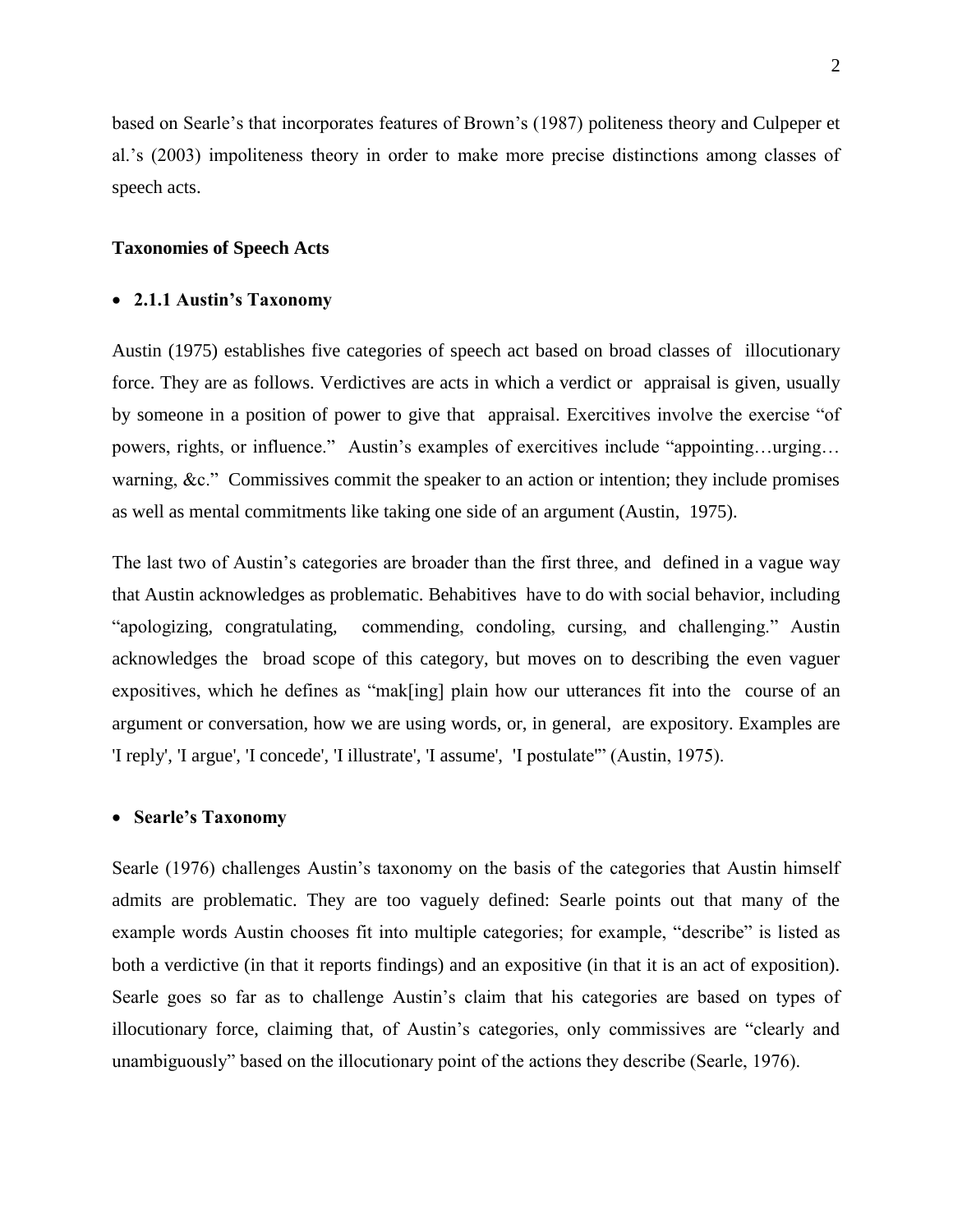In response, Searle establishes a set of features that vary across speech acts and creates a taxonomy of speech acts based on variation in these features. Searle lists twelve of these features, which he calls "dimensions of variation," but the following three are most significant for his purposes. First is illocutionary point, the purpose of a speech act. Searle illustrates illocutionary point by comparing requests with commands: while they are different speech acts with different amounts of force behind them, they share the purpose of getting the addressee to do something. Second is direction of fit: whether the words comprising the speech act are intended to match the world, as in assertions and descriptions, or the world is intended to match the words of the speech act, as in promises and requests. Searle's example of world-to-word fit is a shopping list used by a man in a grocery store; his example of word-to-world fit is a detective following the shopper around the store and writing down everything he buys. Third is expressed psychological state, which is less precise but can still be generalized across classes of speech act. If a speech act contains propositional content, the act must also express the speaker's attitude

Based on these features, Searle creates the following five categories of speech act. Representatives commit the speaker to the truth value of a proposition. Their fit is word-toworld, and their psychological state is belief in a proposition; examples include suggesting, insisting, complaining, and deducing. Directives try to get their addressee to do something. Their fit is world-to-words, and their psychological state is a desire "that the hearer…does some future action." Examples include requesting, inviting, and challenging. Searle borrows his third category, commissives, from Austin's system, but defines it more tightly than Austin on the basis of his own system of features. Commissives fit world-to¬word, and their psychological state is an intention that the speaker do "some future action" (Searle, 1976).

His fourth category, expressives, describes the speaker's attitude toward the propositional content of the speech act, and includes many of Austin's behabitives, such as apologies, thanks, and congratulations. They are presupposed to be true and therefore have no direction of fit. His fifth category, declarations, is essentially performative utterances: speaking a declaration causes it to become true. Searle describes declarations as having bidirectional fit: the words fit the world at the same time as the world is caused to fit the words (Searle, 1976). The descriptions of the direction of fit of expressives and declarations are not entirely satisfactory, for reasons that will become clear in the following section.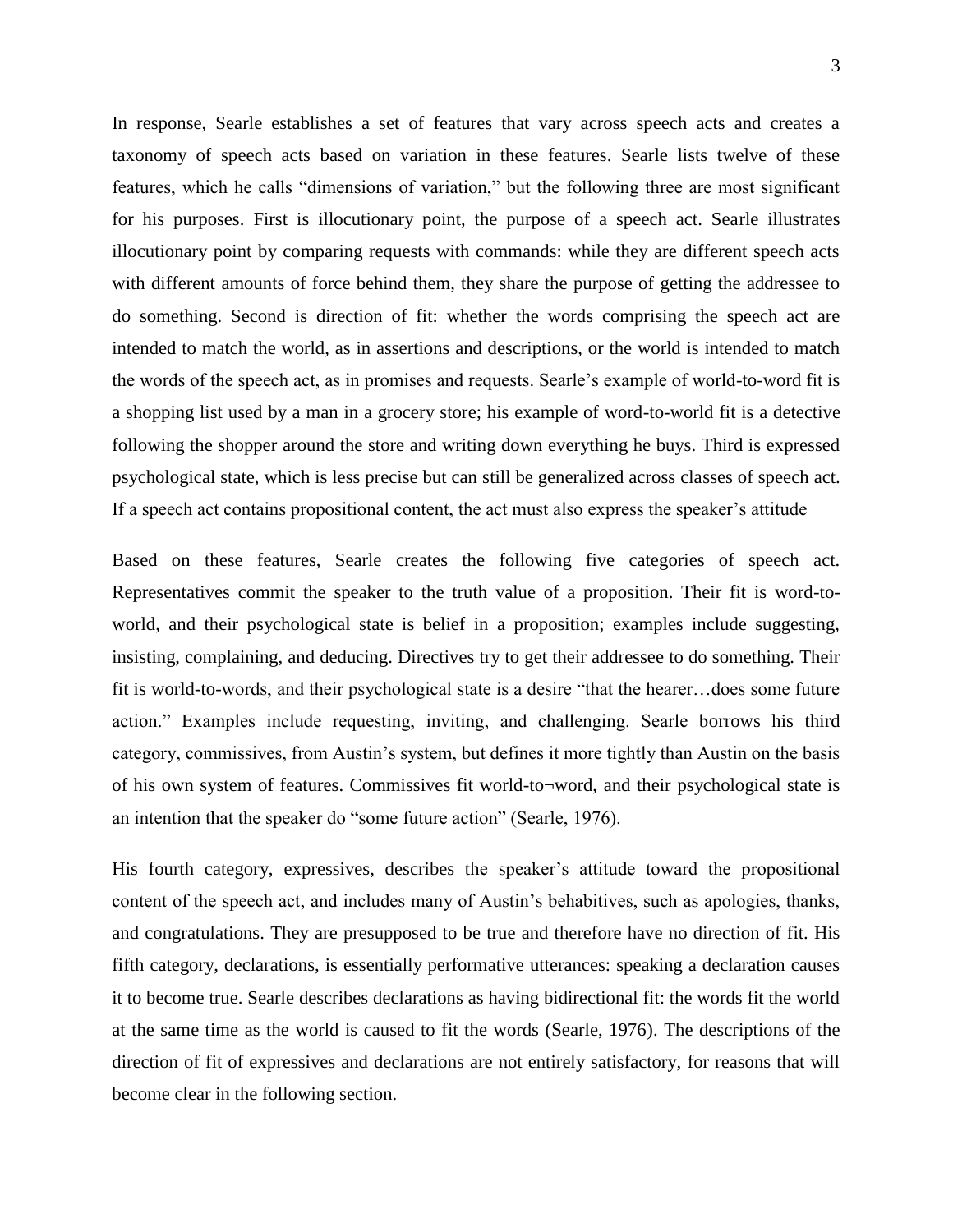## **Criticism of Searle's Taxonomy**

Searle's criticism of Austin's taxonomy as insufficiently rigorous is a valid one: as we have seen, Austin's categories overlap to the extent that verdictives and expositives are essentially the same category repeated, and his main criterion of classification, the illocutionary force or purpose of an act, is vaguely defined except in the case of commissives, a category Searle borrows for his own taxonomy (Searle, 1976).

Searle's taxonomy is superior to Austin's in that it begins with a strict set of organizational principles and holds to them. However, the application of these principles to his categories is not without fault. He acknowledges one shortcoming himself: that directives and commissives seem, under his rules, to be one category, except for the fact that directives impose on the hearer and commissives on the speaker. In fact, though he reports three colleagues of his suggested to him that this fact is sufficient to combine directives and commissives into one category, Searle brushes off these suggestions, saying that "[he has] been unable to make [them] work" (Searle, 1976).

The greater flaw in Searle's analysis is his insistence on giving each of his categories a unique direction of fit. This is an impossible task, as he admits in his definition of direction of fit, but his attempts to do it anyway weaken his theory by expanding a reasonable binary feature into one with multiple unnecessary values. Searle describes his expressives as having no direction of fit because the truth of the utterance is presupposed (Searle, 1976); however, the truth of his representatives can be assumed in the same way, given the Sincerity Condition of speech acts, which requires that the speaker of a speech act sincerely intend the probable illocutionary force of that act. In the case of representatives, this means that the speaker is describing the world honestly and accurately as he or she sees it. As a result, representatives have an unambiguous word-to-world fit.

In the case of expressives, the Sincerity Condition also requires that the speaker describe a state of being honestly and accurately as he or she perceives it. Under Searle's rules, expressives and representatives should therefore be a single category, and yet Searle insists on giving expressives their own direction of fit because they describe expressions of emotion and not tangible features of the speaker's environment.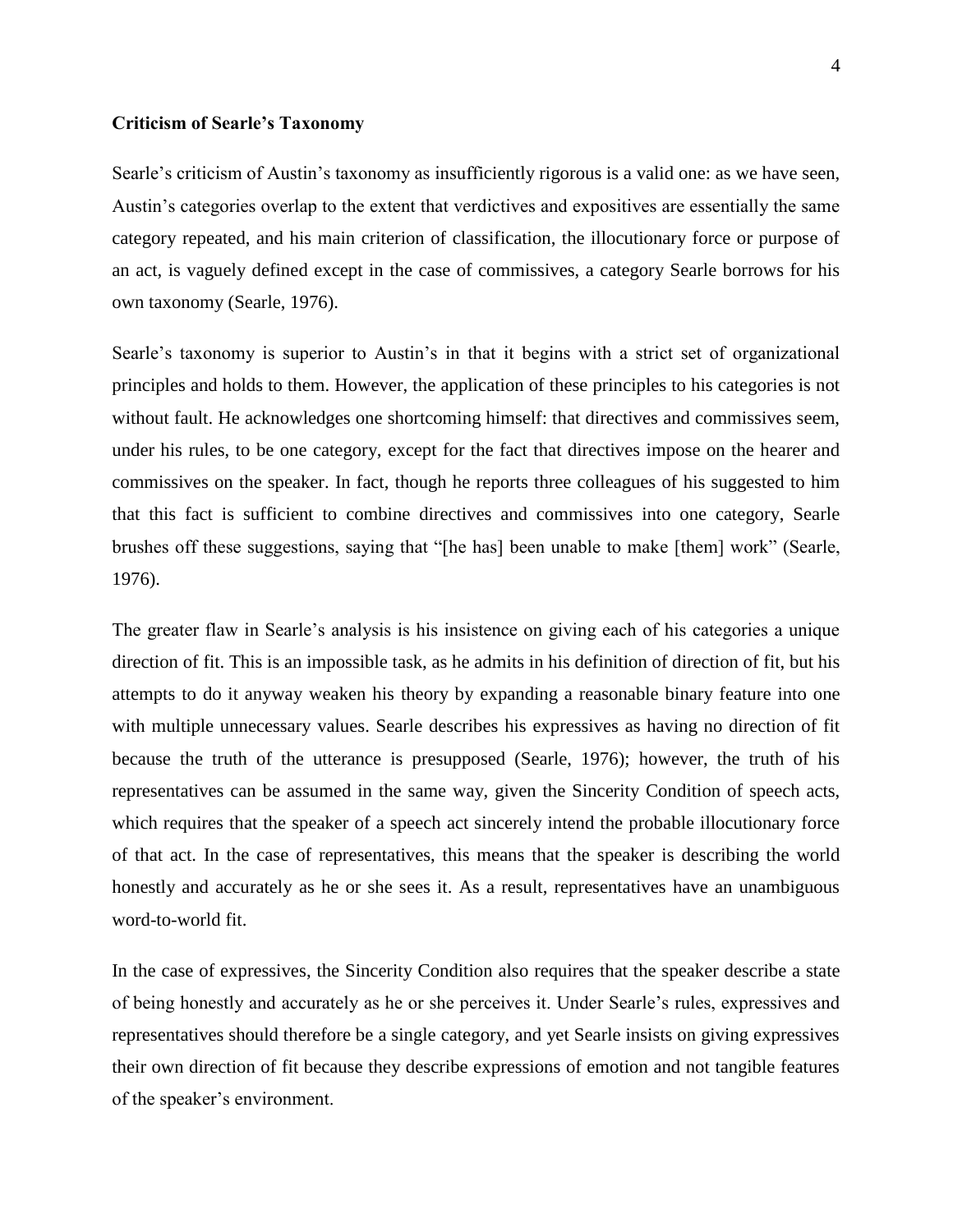A similar problem occurs in Searle's description of declarations as having two directions of fit. Describing declarations as world-to-word makes sense: a speaker performs an act, such as taking an oath of office, and the world changes so that the propositional content of the utterance is true. But describing them as simultaneously word-to-world is inappropriate, as can be seen in Searle's definition of mistakes in word-to-world utterances. Imagine a detective following another man around a grocery store and writing down everything that man buys:

If the detective gets home and suddenly realizes that the man bought pork chops instead of bacon, he can simply erase the word 'bacon' and write 'pork chops'. (Searle, 1976, p. 3)

A change in the state of the world (the man bought pork chops instead of bacon) causes a change in the propositional content of a word-to-world utterance (the report that reads "bacon" is now untruthful). This is not the case for declarative speech acts. Barack Obama took the oath of office that made him President of the United States in 2009 and again in 2013. When he leaves office in 2017, the American presidential oath of office will not suddenly become false. In fact, it has no truth value, which is what drew Austin's attention to speech acts in the first place (Austin, 1975, p. 5). Since declarations have no truth value, they can only have a world-to-word direction of fit as directives and commissives do. Not only is it impossible for Searle to give each of his categories a unique direction of fit, it is also unnecessary. Direction of fit can be used as a simple binary feature to separate Searle's representatives and expressives from his commissives, directives, and declarations.

## **References:**

Allan, K., & Salmani Nodoushan, M. A. (2015). Pragmatics: The state of the art (An online interview with Keith Allan). *International Journal of Language Studies, 9*(3), 147-154.

Austin, J. L. (1962). *How to do things with words*. Oxford: Clarendon Press.

Austin, J. L. (1963). *How to do things with words*. Cambridge: Harvard University Press.

Austin, J. L. (1975). *How to do things with words*. Oxford: Oxford University Press.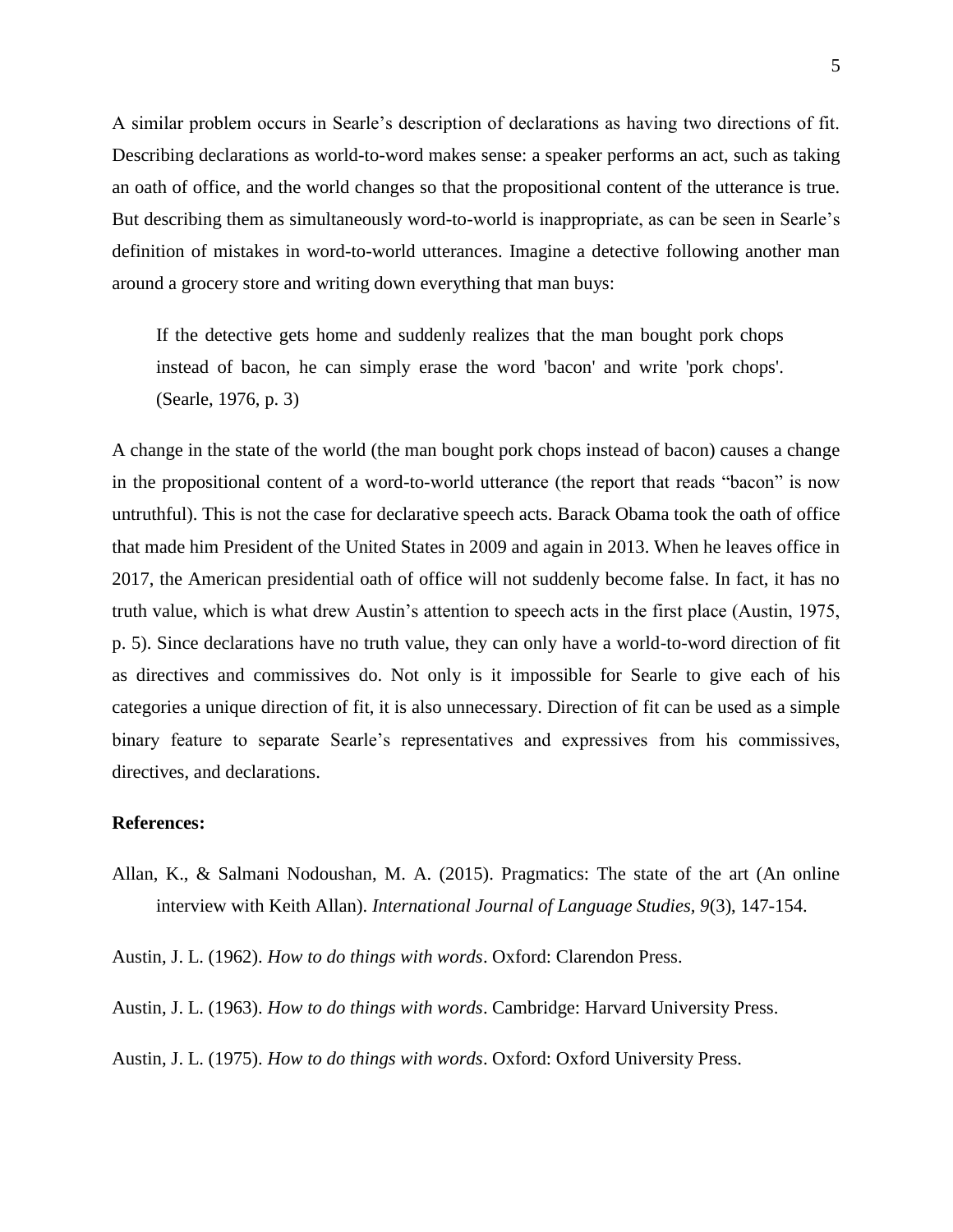- Austin, P. (1990). Politeness revisited: The dark side. In A. Bell, & J. Holmes (Eds.), *New Zealand Ways of Speaking English* (pp. 277–293). Philadelphia: Multilingual Matters.
- Bhatia, V. K., & Salmani Nodoushan, M. A. (2015). Genre analysis: The state of the art (An online interview with Vijay Kumar Bhatia). *International Journal of Language Studies, 9*(2), 121-130.
- Capone, A., & Salmani Nodoushan, M. A. (2014). On indirect reports and language games: Evidence from Persian. *Rivista Italiana di Filosofia del Linguaggio, 8*(2), 26-42.
- Culpeper, J. (1996). Towards an anatomy of impoliteness. *Journal of Pragmatics, 25*(3), 349– 367.
- Eelen, G. (2001). *A critique of politeness theories*. Manchester: St. Jerome Publishing.
- Flowerdew, J. (1990). Problems of speech act theory from an applied perspective. *Language Learning, 40*, 79–105.
- Grice, H. P. (1957). Meaning. *Philosophical Review, 66*, 377-388.
- Grice, H. P. (1975). Logic and conversation. In P. Cole, & J. Morgan (Eds.), *Syntax And Semantics* (pp. 41-58). New York: Speech Acts. Academic Press.
- Grice, H. P. (1989). *Studies in the way of words*. Cambridge, MA.: Harvard University press.
- Johns, A. M., & Salmani Nodoushan, M. A. (2015). English for Specific Purposes: The state of the art (An online interview with Ann M. Johns). *International Journal of Language Studies, 9*(2), 113-120.
- Salmani Nodoushan, M. A. (1995). *A sociopragmatic comparative study of ostensible invitations in English and Farsi* (Unpublished Master's Thesis). University of Isfahan, Isfahan, Iran.
- Salmani Nodoushan, M. A. (2006a). A sociopragmatic comparative study of ostensible invitations in English and Farsi. *Speech Communication, 48*(8), 903-912.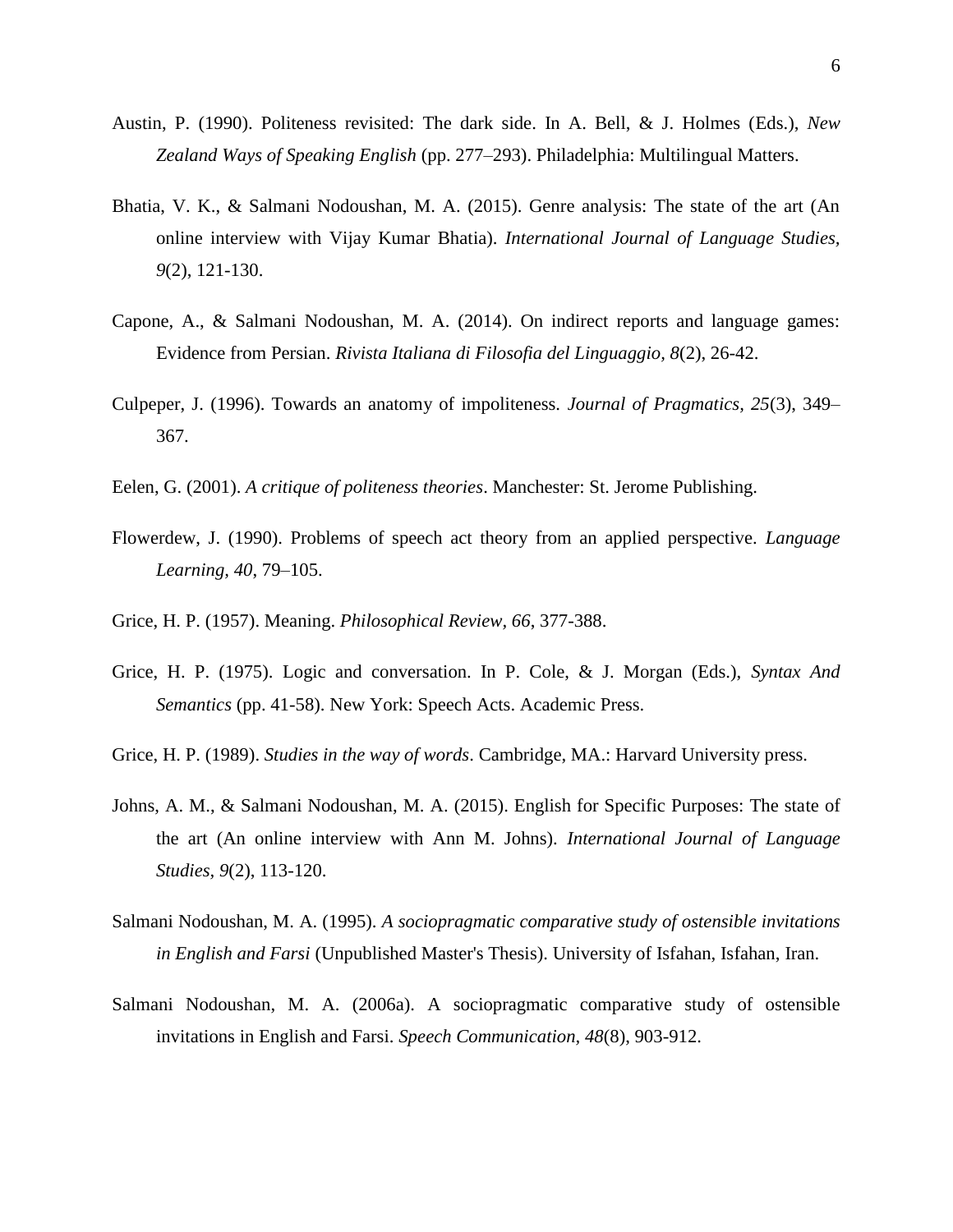- Salmani Nodoushan, M. A. (2006b). Greetings forms in English and Persian: A sociopragmatic perspective. *International Journal of Language, Culture, and Society, 17*. online.
- Salmani Nodoushan, M. A. (2007a). Conversational strategies in Farsi complaints: The case of Iranian complainers. *PhiN: Philologie Netz, 39*, 20-37.
- Salmani Nodoushan, M. A. (2007b). Iranian complainees' use of conversational strategies: A politeness study. *International Journal of Language Studies, 1*(1), 29-56.
- Salmani Nodoushan, M. A. (2007c). Politeness markers in Persian requestives. *The Linguistics Journal, 2*(1), 43-68.
- Salmani Nodoushan, M. A. (2008a). Conversational strategies in Farsi complaints: The case of Iranian complainees. *International Journal of Language Studies, 2*(2), 187-214.
- Salmani Nodoushan, M. A. (2008b). Persian requests: Redress of face through indirectness. *International Journal of Language Studies, 2*(3), 257-280.
- Salmani Nodoushan, M. A. (2011a). A structural move analysis of discussion sub-genre in applied linguistics. *6th International Conference on Languages, E-Learning and Romanian Studies*, Lund University, June 3-5, 2011, Marstrand, Sweden.
- Salmani Nodoushan, M. A. (2011b). The place of genre analysis in international communication. *International Journal of Language Studies, 5*(1), 63-74.
- Salmani Nodoushan, M. A. (2012a). A structural move analysis of discussion sub-genre in applied linguistics. *DacoRomania, 17*(2), 199-212.
- Salmani Nodoushan, M. A. (2012b). Rethinking face and politeness. *International Journal of Language Studies, 6*(4), 119-140.
- Salmani Nodoushan, M. A. (2013a). Review of the book *Philosophical perspectives for pragmatics* by M. Sbisà, J. O. Östman & J. Verschueren. *Linguistik Online, 58*(1), 119- 126.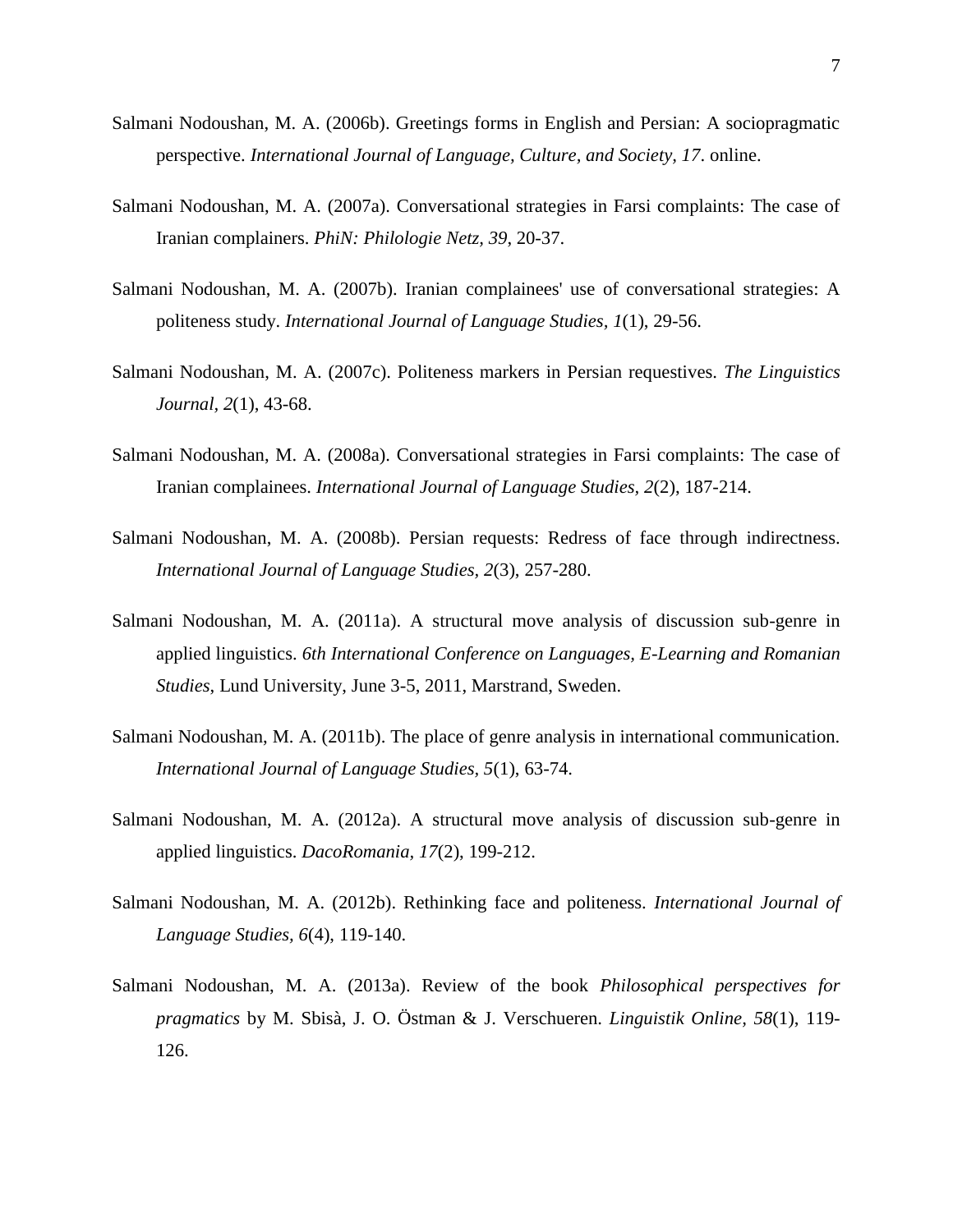- Salmani Nodoushan, M. A. (2013b). The social semiotics of funerary rites in Iran. *International Journal of Language Studies, 7*(1), 79-102.
- Salmani Nodoushan, M. A. (2014a). Review of the book *Perspectives on pragmatics and philosophy* by A. Capone, F. Lo Piparo & M. Carapezza. *Intercultural Pragmatics, 11*(2), 301-306. (DOI: DOI 10.1515/ip-2014-0013)
- Salmani Nodoushan, M. A. (2014b). Review of the book *Perspectives on linguistic pragmatics* by A. Capone, F. Lo Piparo & M. Carapezza. *Intercultural Pragmatics, 11*(4), 645-649. (DOI: 10.1515/ip-2014-0028)
- Salmani Nodoushan, M. A. (2014c). Speech acts or language micro- and macro-games? *International Journal of Language Studies, 8*(4), 1-28.
- Salmani Nodoushan, M. A. (2015a). Review of the book *Intercultural pragmatics* by I. Kecskes. *Pragmatics & Society, 6*(1), 152–156. doi 10.1075/ps.6.1.08nod
- Salmani Nodoushan, M. A. (2015b). The secret life of slurs from the perspective of reported speech. *Rivista Italiana di Filosofia del Linguaggio, 9*(2), 92-112.
- Salmani Nodoushan, M. A. (2016a). *An encyclopedic dictionary of research*. Tehran: Iranian Institute for Encyclopedia Research. [Persian Text]
- Salmani Nodoushan, M. A. (2016b). On the functions of swearing in Persian. *Journal of Language Aggression and Conflict, 4*(2), 234-254.
- Salmani Nodoushan, M. A. (2016c). Persian speakers' use of refusal strategies across politeness systems. *PhiN: Philologie Netz, 76*, 61-77.
- Salmani Nodoushan, M. A. (2016d). Rituals of death as staged communicative acts and pragmemes. In A. Capone & J. L. Mey (Eds.), *Interdisciplinary studies in pragmatics, culture and society* (pp. 925-959). Heidelberg: Springer.
- Salmani Nodoushan, M. A. (2017). Lexemes, practs, and those who have yet to decide. *Linguistik Online, 81*, 77-93.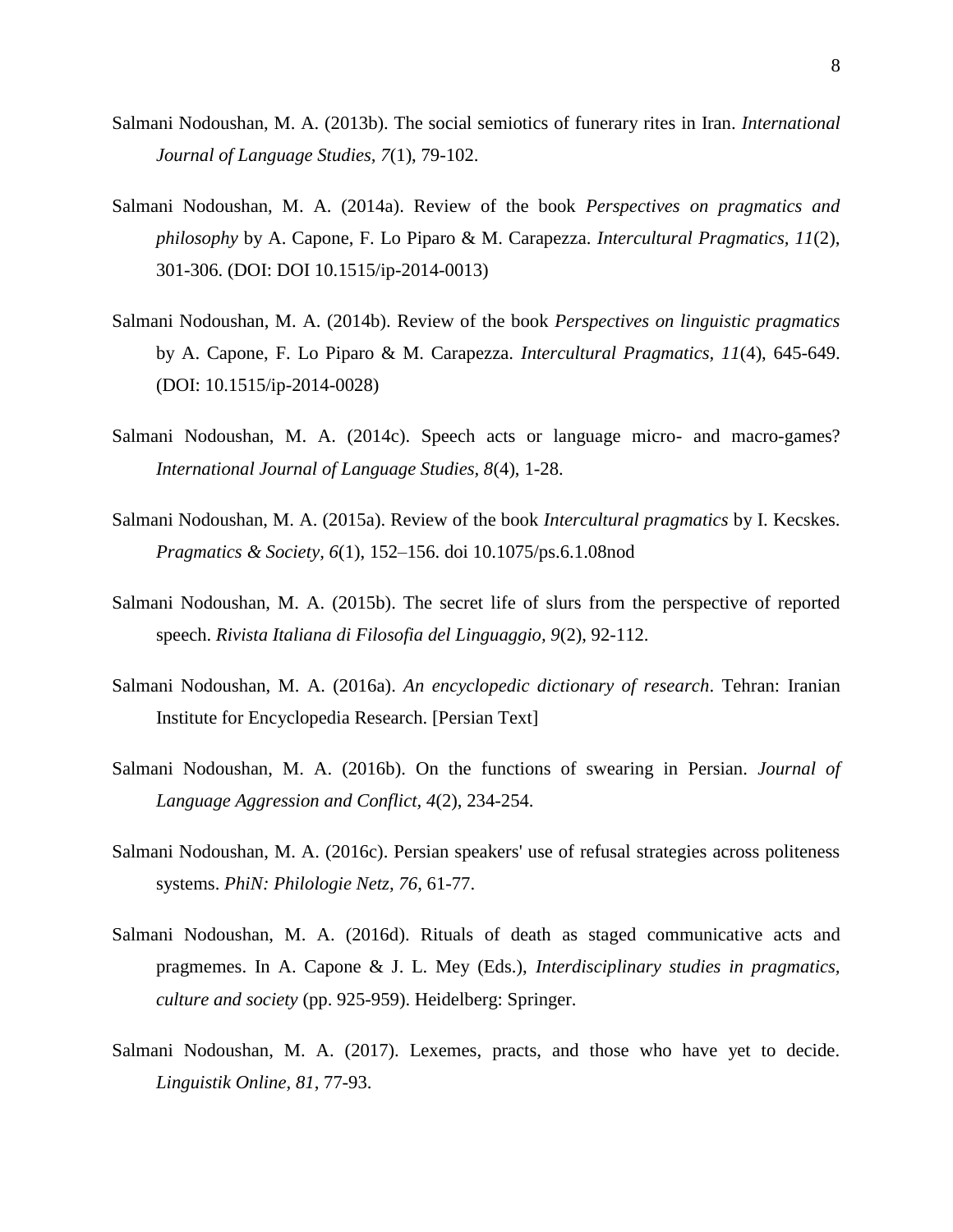- Salmani Nodoushan, M. A. (2018a). A comparative structural move analysis of topical and biographical encyclopedia articles. *Foreign Language Research Journal, 7*(2), 453-470. [Persian Text]
- Salmani Nodoushan, M. A. (2018b). Which view of indirect reports do Persian data corroborate? *International Review of Pragmatics, 10*(1), 76-100. (doi: 10.1163/18773109-00901008)
- Salmani Nodoushan, M. A. (2019). Clearing the mist: The border between linguistic politeness and social etiquette. *International Journal of Language Studies, 13*(2), 109-120.
- Salmani Nodoushan, M. A., & Allami, H. (2011). Supportive discourse moves in Persian requests. *International Journal of Language Studies, 5*(2), 65-94.
- Salmani Nodoushan, M. A., & Khakbaz, N. (2011). Theses 'Discussion' sections: A structural move analysis. *International Journal of Language Studies, 5*(3), 111-132.
- Salmani Nodoushan, M. A., & Khakbaz, N. (2012). *Theses discussions: A structural move analysis*. Berlin: LAP Lambert Academic Publishing.
- Salmani Nodoushan, M. A., & Mohiyedin Ghomshei, G. R. (2014). Iconicity of cohesion in Persian causative constructions. *Linguistik Online, 68*, 29-42.
- Salmani Nodoushan, M. A., & Montazeran, H. (2012). The book review genre: A structural move analysis. *International Journal of Language Studies, 6*(1), 1-30.
- Searle, J. R. (1969). *Speech acts: An essay in the philosophy of language*. Cambridge: Cambridge University Press.
- Searle, J. R. (1975). A taxonomy of illocutionary acts. In K. Gunderson (Ed.), *Language, Mind and Knowledge*, (pp. 344-369). Minneapolis: University of Minnesota Press.
- Searle, J. R. (1979). A taxonomy of illocutionary acts. In J. R. Searle (Ed.), *Expression and Meaning*, (pp. 1-29). Cambridge: Cambridge University Press.
- Searle, J. R. (1981). Analytic philosophy and mental phenomena. *Midwest Studies In Philosophy, 6*, 405-424.